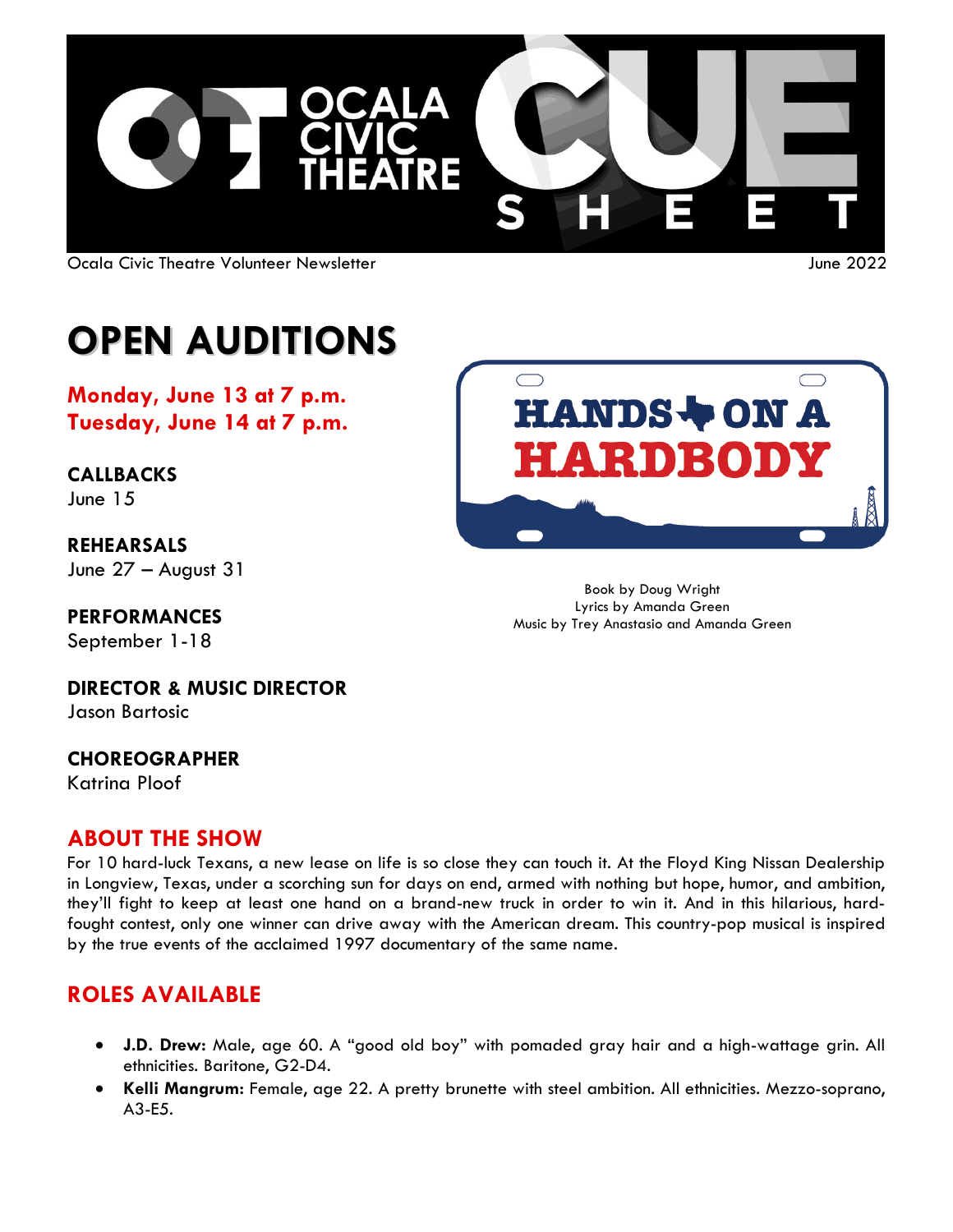- **Benny Perkins:** Male, mid-40s. Lanky frame, weatherbeaten face, ingratiating grin, and lots of homespun philosophy. All ethnicities. Tenor, C#3-G#4.
- **Greg Wilhote:** Male, early 20s. A freckled white kid in a baseball cap. Tenor, D3-B4.
- **Jesus Peña:** Male, in his 20s. A driven Mexican kid. Tenor, E3-B4.
- **Chris Alvaro:** Male, in his 20s. Well-built under his hoodie, a pair of aviator glasses conceal his eyes. All ethnicities. Tenor, Ab2-Ab4.
- **Ronald McCowan:** Male, age 35. A good natured African-American with a slight Louisiana accent. Tenor, F3-B4.
- **Heather Stovall:** Female, age 29. A flirtatious restaurant hostess. All ethnicities. Mezzo-soprano, A3- D#5.
- **Virginia Drew:** Female, mid-50s. J.D. Drew's wife. A one-time beauty settling into middle age. All ethnicities. Mezzo-soprano, G3-C5.
- **Mike Ferris:** Male, late 30s. Boyishly handsome, wears a cheap tie with a NASCAR clip. All ethnicities. Tenor, Eb3-Bb4.
- **Cindy Barnes:** Female, 34-50. Former Miss Gregg County, still fond of pageant hair and pastels. All ethnicities. Ensemble/vocal part flexible.
- **Norma Valverde:** Female, 35-45. A stout Latina woman in tennis shoes and a floral applique T-shirt. Low mezzo, D3-G5.
- **Janis Curtis:** Female, mid-60s. A tough old bird with sun-burnished skin and missing teeth. All ethnicities. Low mezzo, D3-Bb4.
- **Don Curtis:** Male, mid-60s. Janis' husband. Wears a cardboard sign on his head that proclaims "I LOVE YOU JANIS, GO BABY GO!" All ethnicities. Baritone, A2-Bb3.
- **Frank Nugent:** Male, mid-50s. Disc jockey, a diehard good ol' white boy dressed in a Stetson. Baritone/tenor, Eb3-Gb4.
- **Dr. Stokes:** Male, age flexible. A professor from LeTourneau University. All ethnicities. Ensemble/vocal part flexible.

#### **AUDITIONS**

Please sing a style-appropriate country, rock, or gospel song which shows your vocal skill and range. An accompanist will be provided. Legible sheet music must be provided for the pianist. No recorded accompaniment or a cappella auditions will be allowed. Please dress appropriately for the singing and dancing audition, with dance shoes or close-toed shoes. No sandals, flip-flops, or open-toed shoes.

Copies of the script are available at the Theatre and may be checked out from the box office for one week with a \$10 refundable deposit. Box office hours are Monday through Friday, 10 a.m. to 5:30 p.m. Please call (352) 236-2274 before coming to make sure a script is in stock. If you check out a script the week before auditions, you must return it by 5:30 p.m. on Friday, June 10.

It is only necessary to attend one night of auditions. No experience is necessary. Newcomers and theatre veterans alike are welcome and encouraged to audition. If you are unable to attend the scheduled auditions, please contact the Theatre at (352) 236-2274 about making a separate appointment. Be prepared at auditions to list any conflicts with the rehearsal schedule.

#### **REHEARSALS**

Rehearsals will be held June 27 – August 31, Monday through Friday from 7 p.m. to 10 p.m. at Ocala Civic Theatre. There will be an all-day tech rehearsal on Saturday, August 27.

#### **PERFORMANCES**

There will be 15 public performances, Thursdays through Sundays, from September 1-18, 2022.